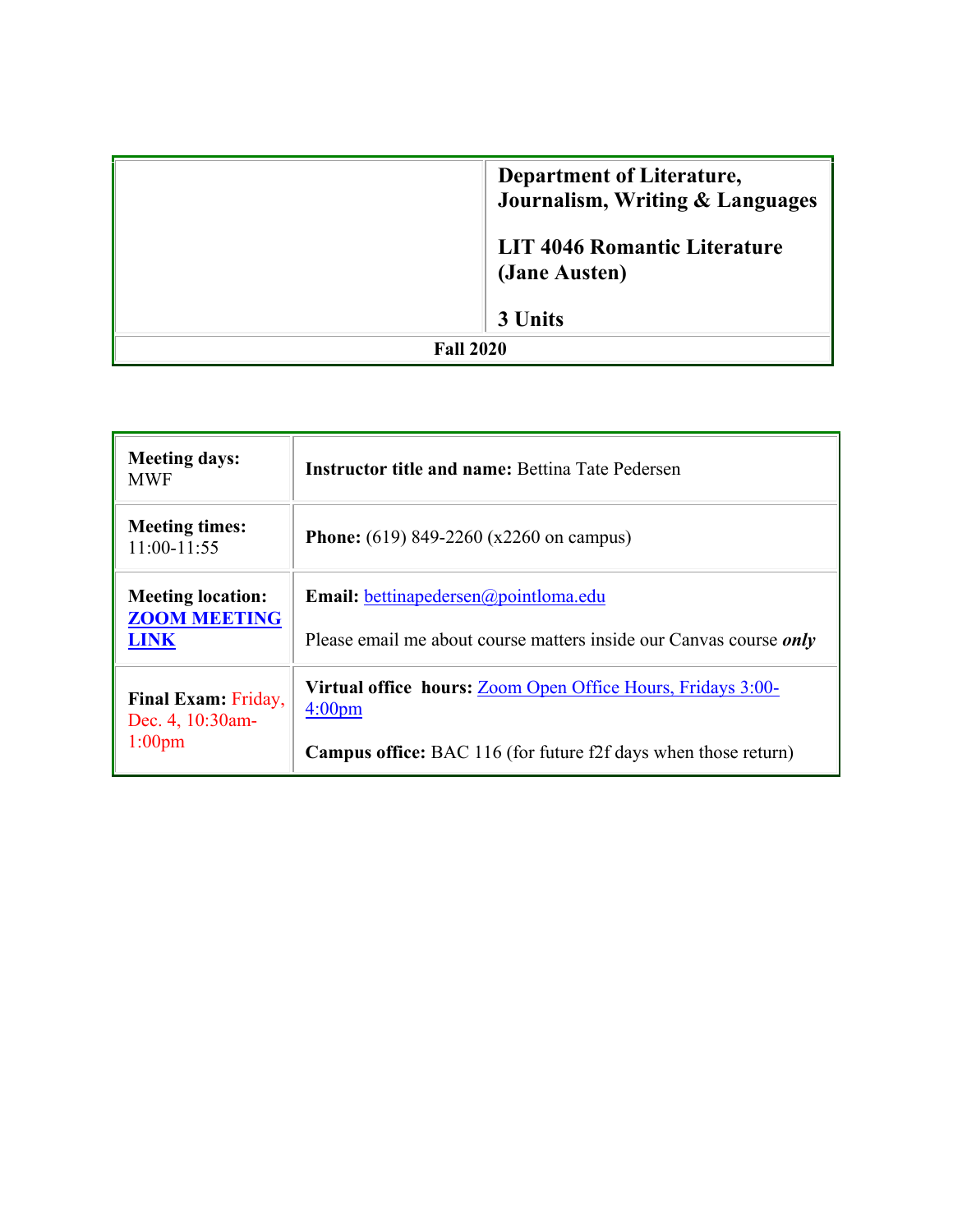| <b>Additional</b>          |                                                                           |
|----------------------------|---------------------------------------------------------------------------|
| info: For remote           |                                                                           |
| classes: computers         |                                                                           |
| or iPads,                  |                                                                           |
| earphones/headset          |                                                                           |
| s (as desired),            |                                                                           |
| books, course              |                                                                           |
| materials, physical        |                                                                           |
| space conducive to         |                                                                           |
| study (as much as is       |                                                                           |
| possible in your           |                                                                           |
| remote locations)          | Additional info: Essential platforms for ALL course work: Chrome,         |
|                            | Word, Excel, Google                                                       |
| <b>Essential materials</b> |                                                                           |
| for every $f2f$            | If you do not have the necessary technology this fall (e.g. a laptop or   |
| class: face                | access to reliable internet), please email student-tech-                  |
| mask, computers or         | $request@pointloma.edu$ (Links to an external site.) for assistance.      |
| iPads,                     |                                                                           |
| earphones/headsets         | Also be sure to check the Knowledge Base site for discounted              |
| (as desired), books,       | hardware and                                                              |
| course materials           | software: https://help.pointloma.edu/TDClient/1808/Portal/Home/ Lin       |
| (You may bring cell        | ks to an external site. You must sign in to this page once you are there. |
| phones to class            |                                                                           |
| sessions, but they are     |                                                                           |
| not the best device        |                                                                           |
| for viewing course         |                                                                           |
| materials and/or           |                                                                           |
| participating in           |                                                                           |
| group work. I may          |                                                                           |
| also ask you to mute       |                                                                           |
| and store cell phones      |                                                                           |
| during class sessions      |                                                                           |
| as well.)                  |                                                                           |

### **PLNU Mission**

# **To Teach ~ To Shape ~ To Send**

Point Loma Nazarene University exists to provide higher education in a vital Christian community where minds are engaged and challenged, character is modeled and formed, and service is an expression of faith. Being of Wesleyan heritage, we strive to be a learning community where grace is foundational, truth is pursued, and holiness is a way of life.

## **COURSE DESCRIPTION**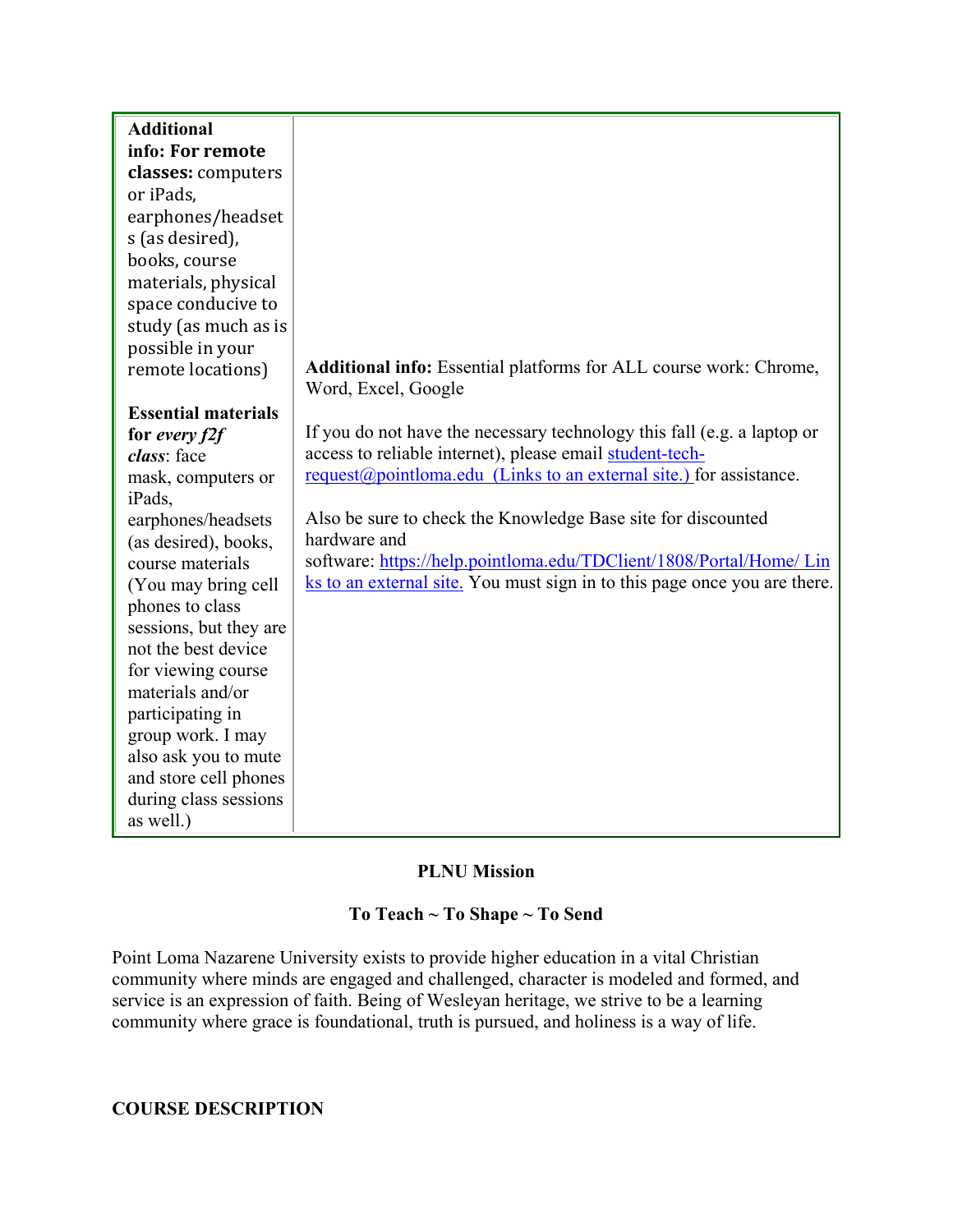Catalog: A study of the poetry, fiction, non-fiction prose of the Romantic Age (1780-1830), focusing on issues of the French Revolution; the rights of women; the abolition of the slave trade and slavery; the rise of democracy, industrialization and science; the philosophy of art; and the rise of new literary forms such as the Greater Romantic lyric and the gothic. *Prerequisite: College Composition Recommended: LIT 3000 & LIT 2055*

Extended: Our study of Romantic Literature will focus on the novels of Jane Austen (1775-1817) written during the Regency Period (1811-1820) and carrying both Enlightenment and Romantic cultural characteristics (*reason vs emotion)*. We'll read four novels: *Sense and Sensibility* (1811), *Pride and Prejudice* (1813), *Mansfield* 

*Park* (1814), and *Persuasion* (1818), which touch on key cultural issues of gender (*rights of women, marriage and security*), class (*servant, middle, gentry, and upper classes*), politics (*French Revolution & rise of democracy, abolition legislation, the military*), economics (*slave trade, slavery, wealth—family estates vs. emerging capitalism*), and aesthetics (*genres of social satire, comedy of manners, female bildüngsroman*). Along with our reading of the novels, we will explore historical, sociological, religious, and cultural sources; maps; literary criticism of Austen's work; and our shared annotations.

# **COURSE LEARNING OUTCOMES** *(Aligned to PLOs)*⍟

### *Students will be able to*

- 1. closely read and critically analyze texts in their original languages and/or in translation. **(PLO 2,3, 5)**
- 2. recall, identify, and use fundamental concepts of literary study to read and discuss texts
	- 1. Standard literary terminology
	- 2. Modes/genres of literature
	- 3. Elements of literary genres
	- 4. Literary periods (dates, writers, characteristics, and important developments)
	- 5. Contemporary critical approaches
	- 6. Extra-literary research **(PLO 2, 3, 5)**
- 3. analyze the social, cultural, ethnic, gendered, and/or historical contexts of the works and their authors, and connect the texts with their own lives. **(PLO 1)**
- 4. create detailed and informed textual analysis of literary works that analyze several of the fundamental concepts of literary study with mastery increasing beyond the 200 course level. **(PLO 3, 4)**

# **REQUIRED TEXTS & SUBSCRIPTIONS**

Austen, Jane. *Sense and Sensibility*. (1811)Broadview.

---. *Pride and Prejudice*. (1813) Broadview.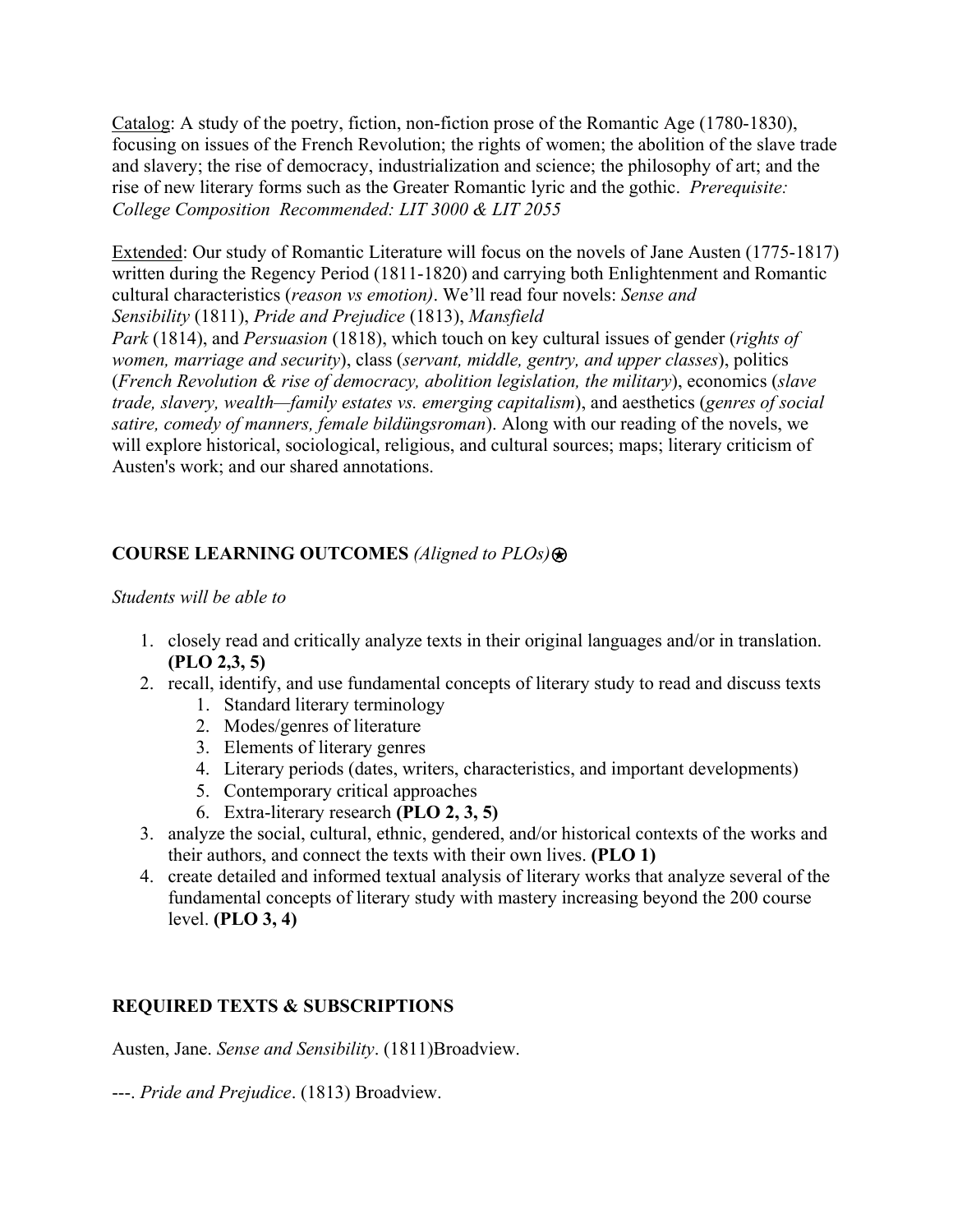---. *Mansfield Park*. (1814) Broadview.

---. *Persuasion*. (1817) Broadview.

COVE Subscription (\$10): <https://www.navsa.org/members/join-navsa/#cove-only>

# **COURSE CREDIT HOUR INFORMATION**⍟

In the interest of providing sufficient time to accomplish the stated Course Learning Outcomes, this class meets the PLNU credit hour policy for a 3 unit class delivered over 16 weeks. It is anticipated that students will spend a minimum of 37.5 participation hours per credit hour on their coursework. For this course, students will spend an estimated 112.5 minimum total hours meeting the course learning outcomes. Weekly time estimations are also provided in the Canvas modules.

| <b>Course Assignments &amp; Exams</b>                   | <b>Estimated Hours</b> | %Weight |  |
|---------------------------------------------------------|------------------------|---------|--|
| Reading Assignments (1690pp.)<br>60                     |                        |         |  |
| Discussions (Zoom & Online)                             | 14                     | 45%     |  |
| Assignments (Annotations, Analysis,<br>Timelines, Maps) | 15                     |         |  |
| Midterm Exam                                            |                        | 15%     |  |
| Final Exam                                              | 2.5                    | 15%     |  |
| Seminar Paper                                           | 20                     | 25%     |  |
| <b>Total Course Hours</b>                               | 112.5                  | 100%    |  |

### **Distribution of Student Learning Hours**

### **ASSESSMENT AND GRADING**⍟

Student grades will be posted in the Canvas grade book no later than midnight on Tuesday of each week beginning in Week Two of this course. It is important to read the comments posted in the grade book as these comments are intended to help students improve their work. Final grades will be posted within one week of the end of the class. Grades will be based on the following: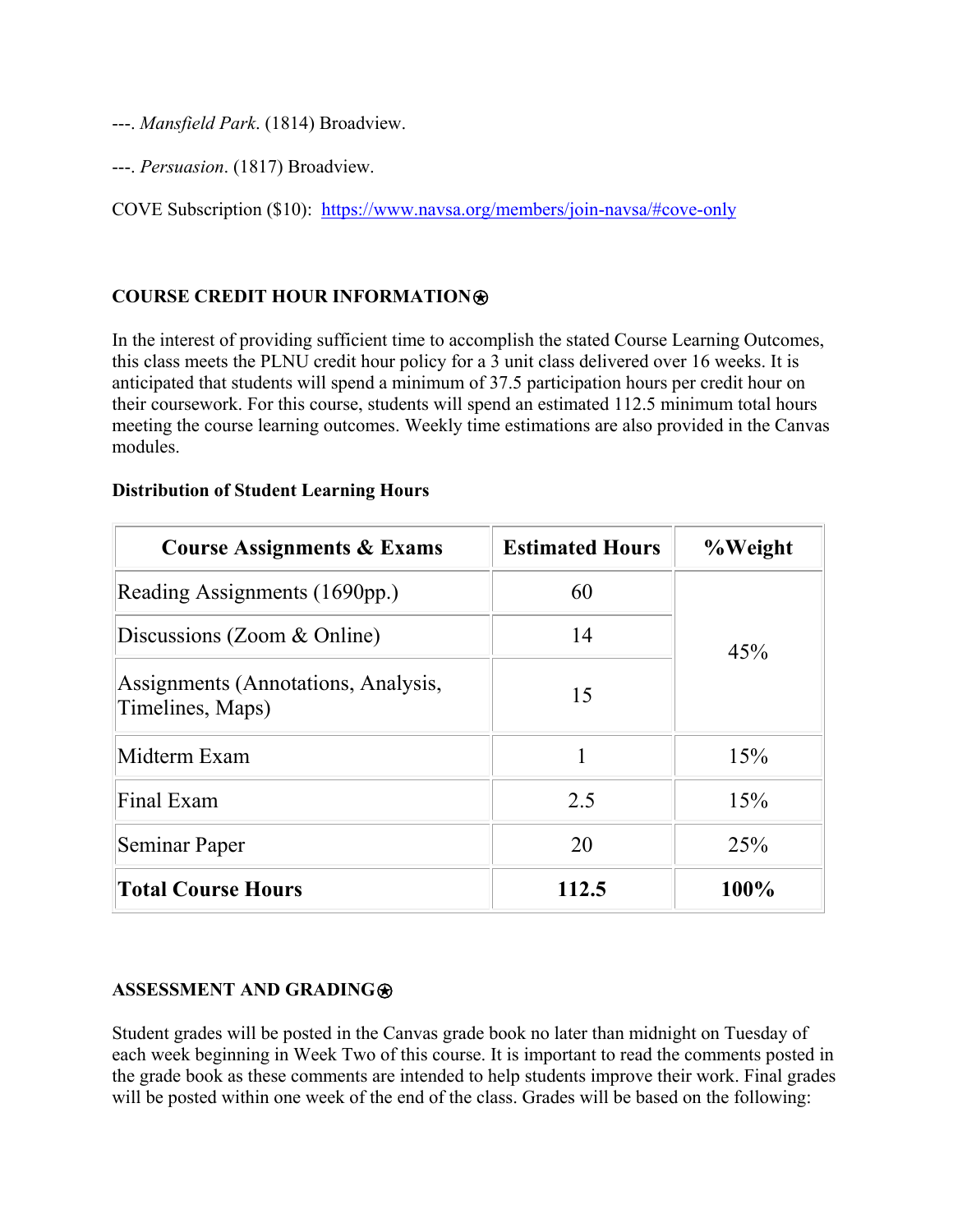## **Grade Scale (Percentage)**

| $\mathbf{A}$ 93-100% | $C$ 73-76%               |
|----------------------|--------------------------|
| $A - 90 - 92\%$      | $C - 70 - 72\%$          |
| $B + 87 - 89%$       | $D+67-69%$               |
| <b>B</b> 83-86%      | $D = 63 - 66\%$          |
| $B - 80 - 82\%$      | $D - 60 - 62\%$          |
| $C+77-79%$           | $\mathbf{F}$ 59% & Below |

# **STATE AUTHORIZATION**⍟

State authorization is a formal determination by a state that Point Loma Nazarene University is approved to conduct activities regulated by that state. In certain states outside California, Point Loma Nazarene University is not authorized to enroll online (distance education) students. If a student moves to another state after admission to the program and/or enrollment in an online course, continuation within the program and/or course will depend on whether Point Loma Nazarene University is authorized to offer distance education courses in that state. It is the student's responsibility to notify the institution of any change in his or her physical location. Refer to the map on [State Authorization](https://www.pointloma.edu/offices/office-institutional-effectiveness-research/disclosures) to view which states allow online (distance education) outside of California.

# **INCOMPLETES AND LATE ASSIGNMENTS**

All assignments are to be submitted by the due dates posted. Late assignments are not accepted. No assignments will be accepted after midnight on the last day of class (the final exam).

There are due dates posted with all assignments, discussions, etc. You are welcome to post your work earlier than the posted due date, but doing so is not necessary. In our synchronous and asynchronous discussions, it is crucial that your work be posted spot on time! Late work will show in pink on Canvas and will not be included in your individual grade calculation. Late or missing work means that other class members will not have the opportunity to respond to your comments nor you to theirs. Even though this is a remote class, it is still reading- and discussionbased, so your on-time participation in the synchronous and asynchronous discussions is crucial to your learning, your grade, *and* our class reading community. If you know you will be away on the day your assignment is due, you must post your work before you leave.

Assignments must be posted/submitted by 11:59pm Pacific Standard Time on the day they are due (unless otherwise indicated in Canvas, so check Canvas deadlines carefully).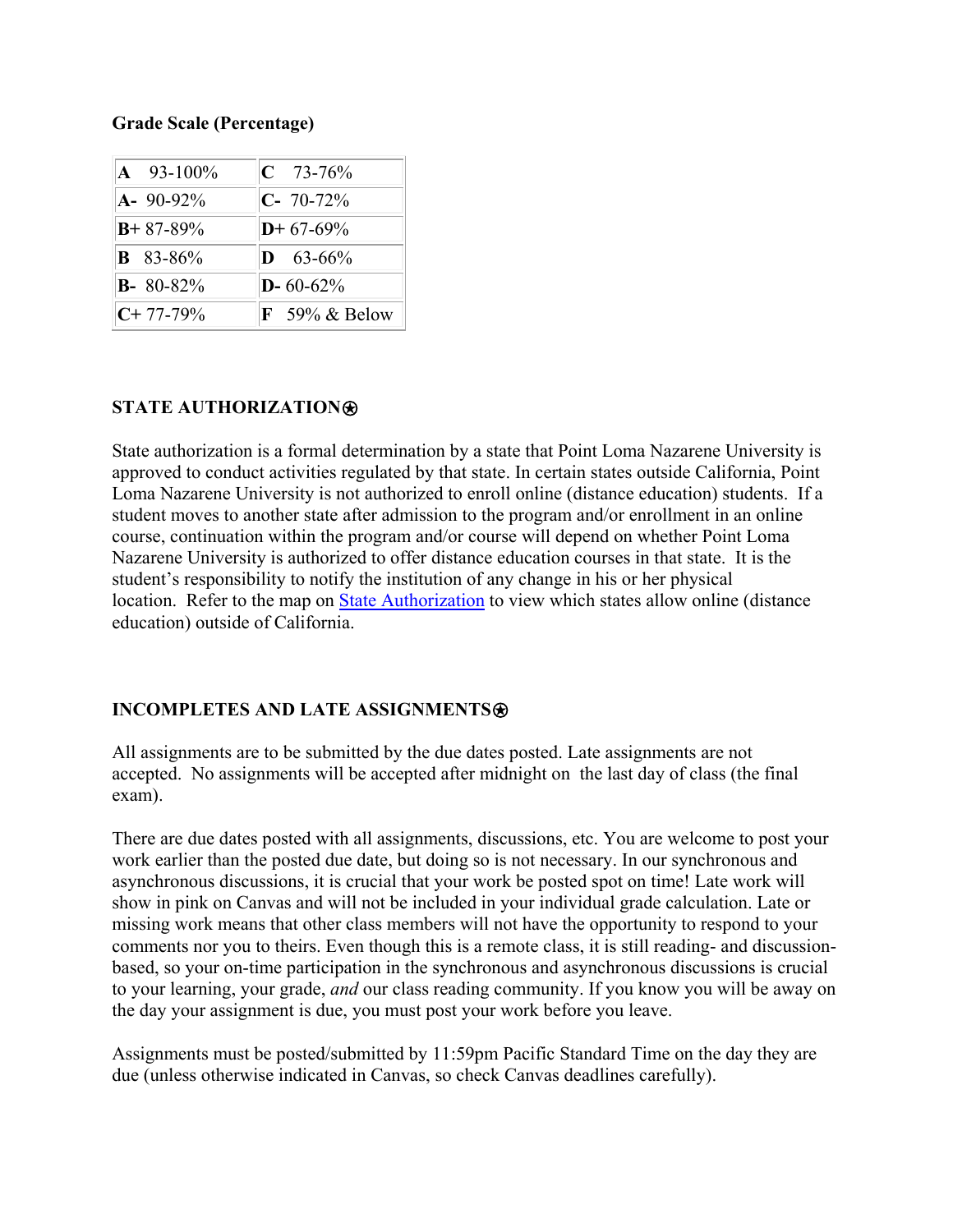## **PLNU COPYRIGHT POLICY**⍟

Point Loma Nazarene University, as a non-profit educational institution, is entitled by law to use materials protected by the US Copyright Act for classroom education. Any use of those materials outside the class may violate the law.

## **PLNU ACADEMIC HONESTY POLICY<sup>**</sup>

Students should demonstrate academic honesty by doing original work and by giving appropriate credit to the ideas of others. Academic dishonesty is the act of presenting information, ideas, and/or concepts as one's own when in reality they are the results of another person's creativity and effort. A faculty member who believes a situation involving academic dishonesty has been detected may assign a failing grade for that assignment or examination, or, depending on the seriousness of the offense, for the course. Faculty should follow and students may appeal using the procedure in the university Catalog. See [Academic Policies](http://catalog.pointloma.edu/content.php?catoid=18&navoid=1278) for definitions of kinds of academic dishonesty and for further policy information.

## **PLNU ACADEMIC ACCOMMODATIONS POLICY<sup>®</sup>**

While all students are expected to meet the minimum standards for completion of this course as established by the instructor, students with disabilities may require academic adjustments, modifications or auxiliary aids/services. At Point Loma Nazarene University (PLNU), these students are requested to register with the Disability Resource Center (DRC), located in the Bond Academic Center. [\(DRC@pointloma.edu](mailto:DRC@pointloma.edu) or 619-849-2486). The DRC's policies and procedures for assisting such students in the development of an appropriate academic adjustment plan (AP) allows PLNU to comply with Section 504 of the Rehabilitation Act and the Americans with Disabilities Act. Section 504 (a) prohibits discrimination against students with special needs and guarantees all qualified students equal access to and benefits of PLNU programs and activities. After the student files the required documentation, the DRC, in conjunction with the student, will develop an AP to meet that student's specific learning needs. The DRC will thereafter email the student's AP to all faculty who teach courses in which the student is enrolled each semester. The AP must be implemented in all such courses.

If students do not wish to avail themselves of some or all of the elements of their AP in a particular course, it is the responsibility of those students to notify their professor in that course. PLNU highly recommends that DRC students speak with their professors during the first two weeks of each semester about the applicability of their AP in that particular course and/or if they do not desire to take advantage of some or all of the elements of their AP in that course.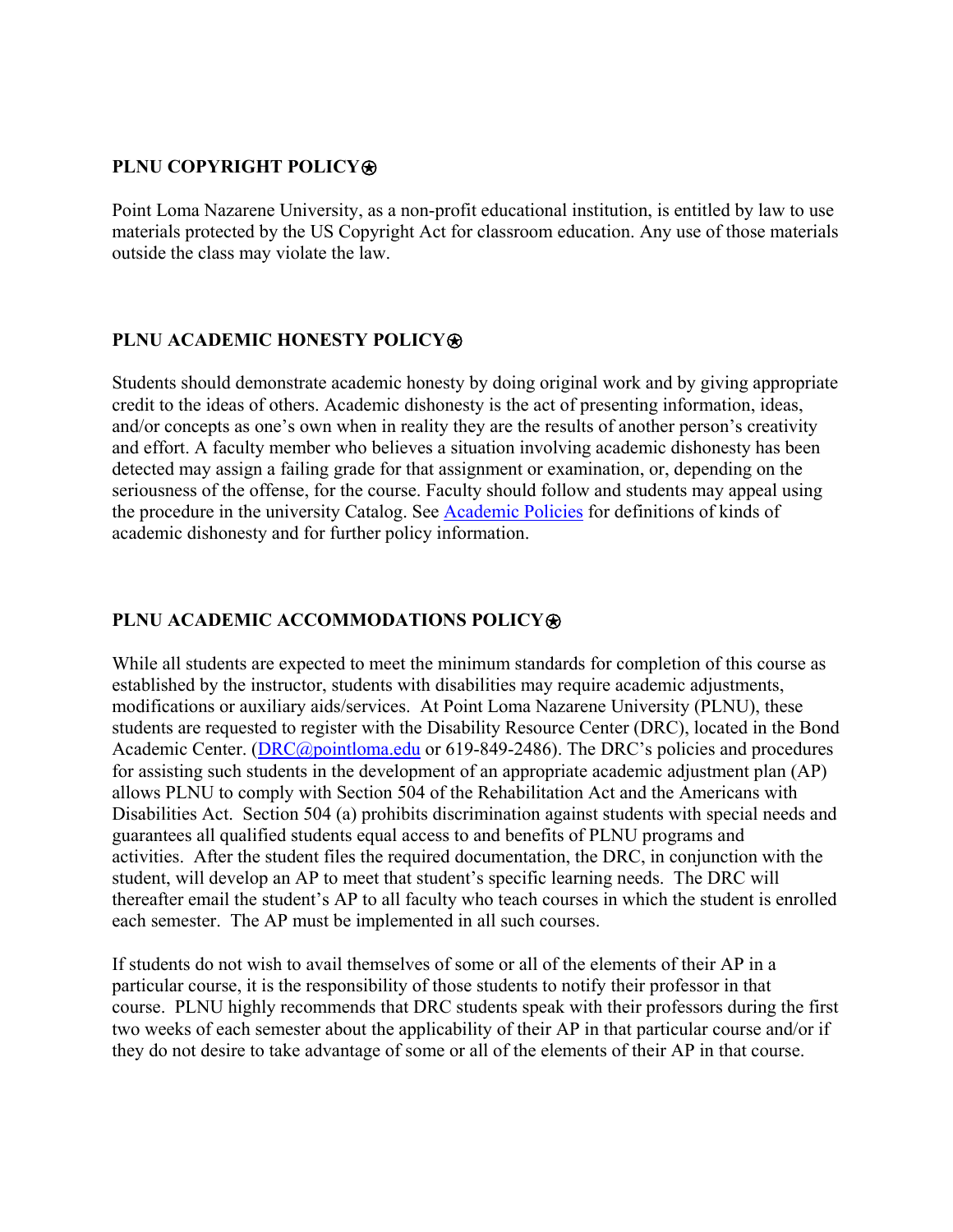# **PLNU ATTENDANCE AND PARTICIPATION POLICY**⍟

Regular and punctual attendance at all **synchronous** class sessions is considered essential to optimum academic achievement. If the student is absent for more than 10 percent of class sessions (virtual or face-to-face), the faculty member will issue a written warning of deenrollment. If the absences exceed 20 percent, the student may be de-enrolled without notice until the university drop date or, after that date, receive the appropriate grade for their work and participation. In some courses, a portion of the credit hour content will be delivered **asynchronously** and attendance will be determined by submitting the assignments by the posted due dates. See [Academic Policies](https://catalog.pointloma.edu/content.php?catoid=46&navoid=2650#Class_Attendance) in the Undergraduate Academic Catalog. If absences exceed these limits but are due to university excused health issues, an exception will be granted.

## **Asynchronous Attendance/Participation Definition**

A day of attendance in asynchronous content is determined as contributing a substantive note, assignment, discussion, or submission by the posted due date. Failure to meet these standards will result in an absence for that day. Instructors will determine how many asynchronous attendance days are required each week.

# **CLASS PARTICIPATION**

### **Interactions and Engagement with Course Readings**

Your success in understanding and making meaning of the course texts will be directly related to your

- •
- o close reading of the texts (annotations),
- o thoughtful reflection on the texts (annotations),
- o engaged participation in online discussions (posting and replying),
- o engaged completion of assignments,
- o adjusted or corrected interpretations and understandings of a text (annotations),
- o asking your own questions about the texts (annotations),
- o seeking answers to your questions,
- o connecting the literature to our world context and to your own life;
- o spiritual meditation on the power of literature and our connections to previous times.

# **Preparation, Assignments, and Technology**

1. Course books must be in your possession before the modules dedicated to those books begin. No exemptions from quizzes or other required/graded work will be granted because you do not yet have course texts. Using designated editions is crucial since all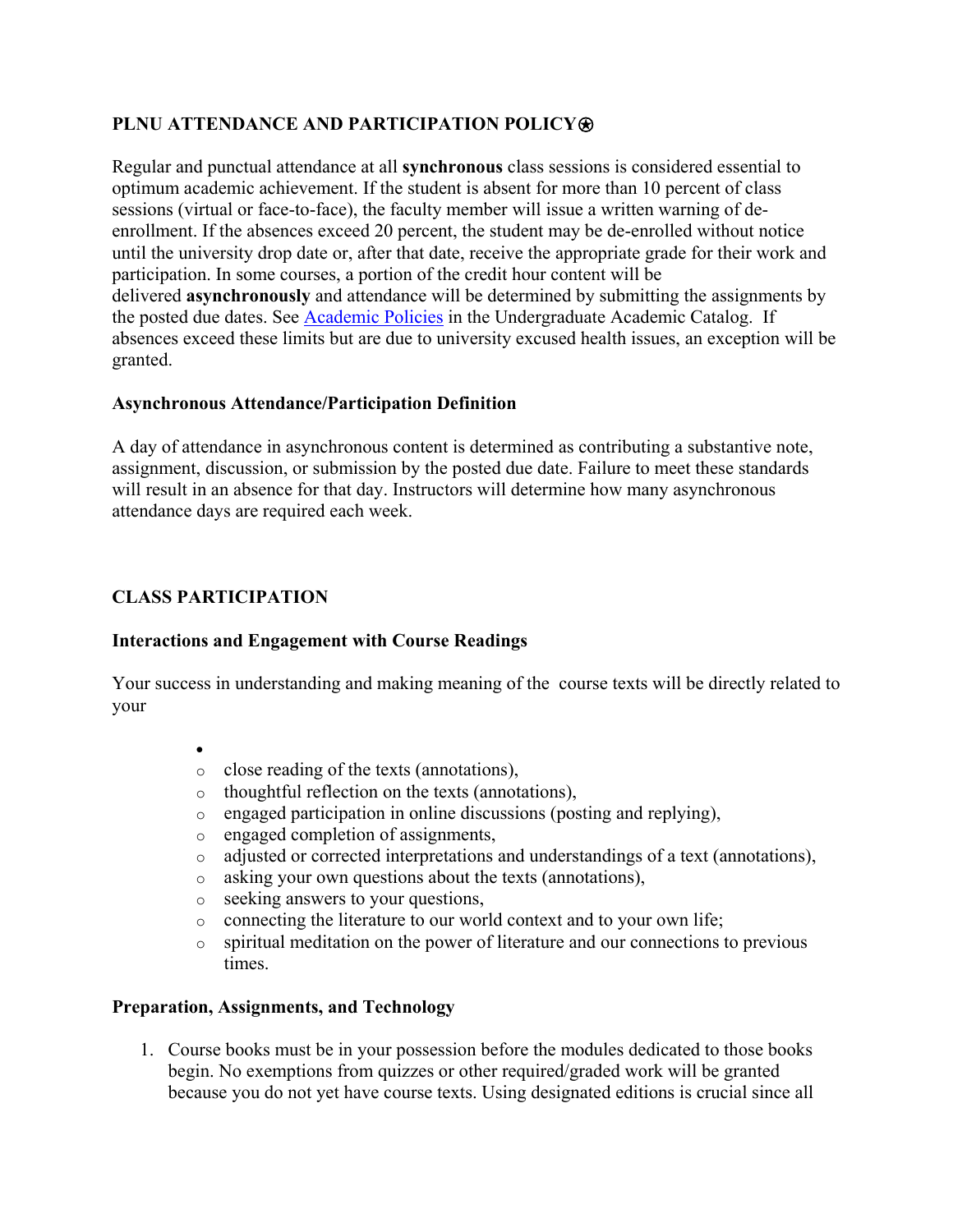page references in course handout, slide, assignments are taken from the specified editions. If audiobooks are used, you will need to listen with dedicated focus and with the discussion question sheets in front of you as you listen.

- 2. Completion of all discussions & assignments is required; passing the course will be difficult without doing so. Missed work may be made up only in extenuating circumstances as determined by typical university standards. You must communicate with me directly about such circumstances.
- 3. Late assignments will not be accepted (unless extenuating circumstances apply).
- 4. It is your responsibility to see to it that your work is posted/submitted correctly in Canvas, Google Drive, and/or COVE (or any additional online platform that we begin using). It is also your responsibility to *let me know immediately* if you are experiencing technical difficulties with course materials in Canvas so that I can address the technical issues on my side.
- 5. Always keep duplicate copies of your work so you can provide one if necessary.
- 6. All coursework must be submitted in acceptable, viewable/audible, Canvas-compatible, digital form (doc, docx, pdf, xlsx). Google Chrome is the best browser to use with Canvas.

## **Quizzes**

You may have quizzes on some of the assigned readings. Quizzes may not be made up. I generally throw out the lowest quiz score when calculating final course averages.

### **Online Platforms**

You are responsible for checking our course online platforms (Canvas, Google Drive, email, etc.) regularly for any and all digital communications from me about our course and/or about your individual work in the course. You are fully accountable for all course material, announcements, communications that are distributed via these sites, and I will send messages only to these sites. Please let me know immediately if you encounter any technical problems with these sites.

# **COVE** *(Central Online Victorian Educator)*

We will be experimenting with COVE which is a website devoted to studying 19th century British literature, history, locations, and art and to making texts and research more open access for students and scholars. We will be learning together in COVE, but I'm excited about the possibilities for our shared research. Expect experimentation!

# **ACADEMIC WRITING & MLA STYLE**

For all written work, please use MLA Style and follow all standards of academic writing taught to you in your college composition class. The MLA Style includes the standard use of inclusive